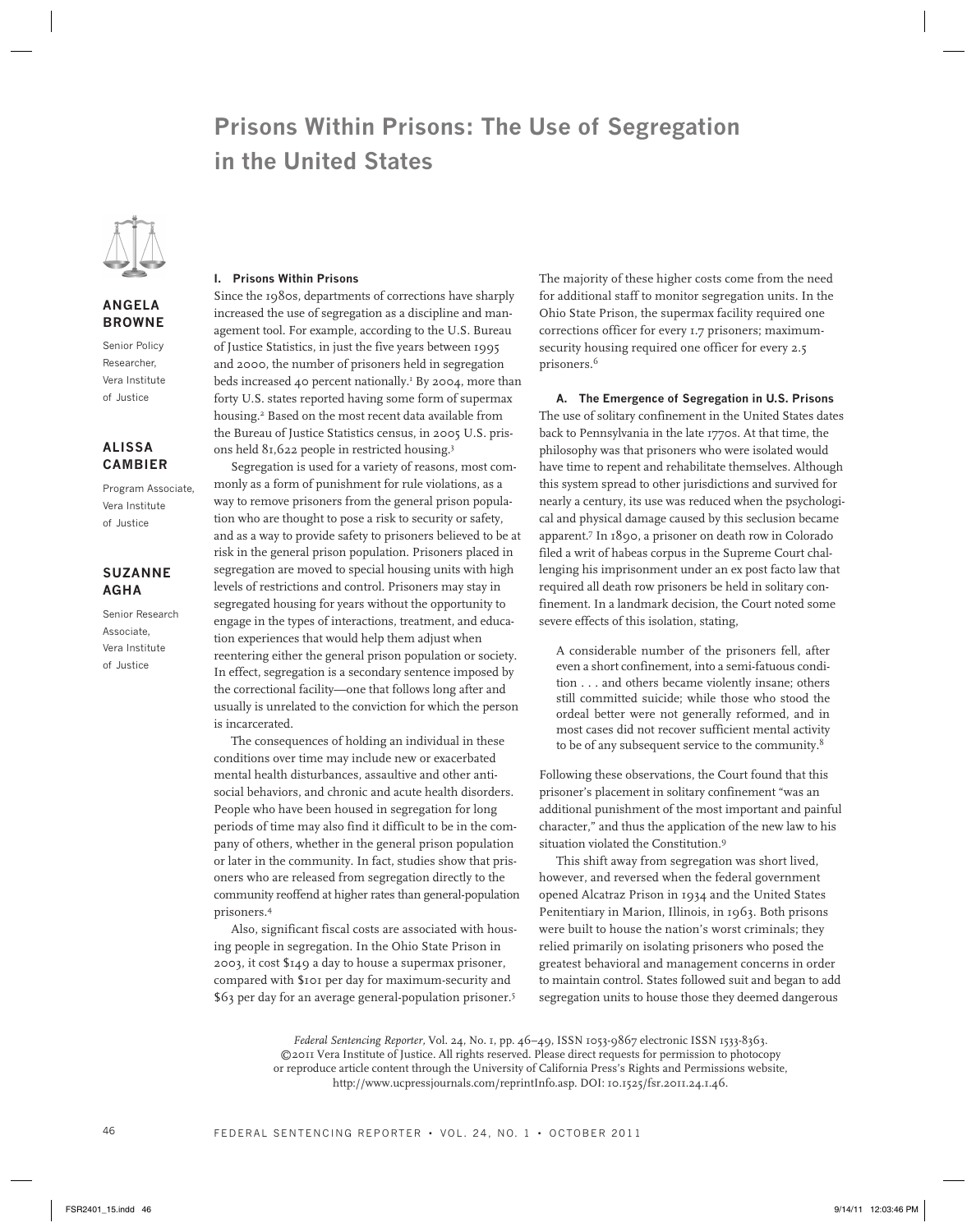and threatening. The first supermax prison, built solely to house prisoners in segregation, was Pelican Bay State Prison, opened in California in 1989.

## **B. Types of Segregation in U.S. Prisons**

Segregation is used in minimum-, medium-, and maximumsecurity facilities and may have varying conditions and restrictions. Generally, prisoners in segregation are confined to a special housing unit—essentially prisons within prisons—unless they are sent to a supermax facility, which houses only prisoners in segregation. The following are the main types of segregation in the United States:

- **1. Disciplinary segregation** is a form of punishment for rule violations occurring within the prison setting. For example, a prisoner may be sentenced to a year in segregation for assault or possession of contraband, or for a period of months for violation of a direct order.
- **2. Administrative segregation** typically is used to remove prisoners from the general prison population who are thought to pose a threat to safety or security, or for prisoners who are believed to have information about an incident under investigation; this type of segregation is not a form of punishment for a specific violation. For example, a gang leader believed to be responsible for coordinating gang activities within the prison may be placed in administrative segregation even if that individual has not been found in violation of any rules. Administrative segregation usually lasts for an indeterminate period of time and, for those considered a threat to safety and security, may be of long duration. In some systems, prisoners are not told the reason for their transfer to administrative segregation, and options for reevaluation or release back to the general prison population may be few.
- **3. Protective custody** is the use of segregation to provide safety for prisoners believed to be at risk in the general prison population, such as a prisoner who provides information to correctional staff about violations committed by others, or someone who is considered at risk due to physical characteristics or other individual factors. Although segregated for their own protection, restrictions on human contact and programming for prisoners in protective custody can be as severe as for prisoners in disciplinary or administrative segregation.
- **4. Temporary confinement** is the use of segregation while a reported incident is being investigated; it usually lasts for a short period of time and begins immediately after a rule violation is identified but before a hearing is conducted.
- **5. Supermax (or closed maximum-security) prisons**  may hold both administrative and disciplinary segregation prisoners. All prisoners in supermax facilities are held in high levels of confinement, often for long periods of time. Architecturally, supermax prisons are built to restrict visual and

tactile stimulation for prisoners, as well as contact with others. Educational and programmatic activities are greatly restricted in these environments.

#### **C. Conditions of Confinement in Segregation**

The use of segregation that began in the mid-1980s was accompanied by increasingly severe conditions of confinement, both in supermax facilities and in prison segregation units throughout the country. Conditions in segregation typically include intense isolation and control.

Prisoners usually spend at least twenty-three hours a day in their cells. The federal district court in 1995 in *Madrid v. Gomez* described a segregation cell at Pelican Bay State Prison in California in these words:

Each cell is 80 square feet and comes equipped with two built-in bunks and a toilet-sink unit. Cell doors are made of heavy gauge perforated metal; this design prevents objects from being thrown through the door but also significantly blocks vision and light. . . . [The] interior is designed to reduce visual stimulation. . . . The cells are windowless; the walls are white concrete. When inside the cell, all one can see through the perforated metal door is another white wall.<sup>10</sup>

Prisoners in segregation are generally taken out of their cells for only one hour out of every twenty-four hours, either for recreation or a shower. However, in some systems, prisoners are released only one day a week for a total of five hours. Before being taken to showers, recreation, or appointments, prisoners are cuffed and also may be shackled at the waist and placed in leg irons. Recreation times may occur anytime from 7:00 a.m. until 3:00 a.m. Typically, recreation takes place in either an open cage outdoors (called a yard) or an indoor area with an open barred top. Because exercise areas usually are exposed to the weather, prisoners must choose whether to use them during extreme weather conditions or remain in their cells. Periods of extreme weather may greatly reduce the amount of time prisoners are out of the cell, particularly when recreation periods are offered in five-hour blocks.

Except when overcrowding requires double celling, face-to-face human contact—except with corrections officers—is virtually eliminated in segregation. Meal trays are delivered through a slot in the door, visits with counselors and mental health staff also are usually conducted through the cell door, and exercise is taken alone. Segregation prisoners typically are not allowed contact with other prisoners, and visits with family members are curtailed or may be completely prohibited for a year or more. When family visits are allowed, they usually are conducted by speaker or telephone through a thick glass window, precluding the opportunity for human touch. Mental health and medical services are often extremely limited for prisoners in segregation as well, further reducing human contact.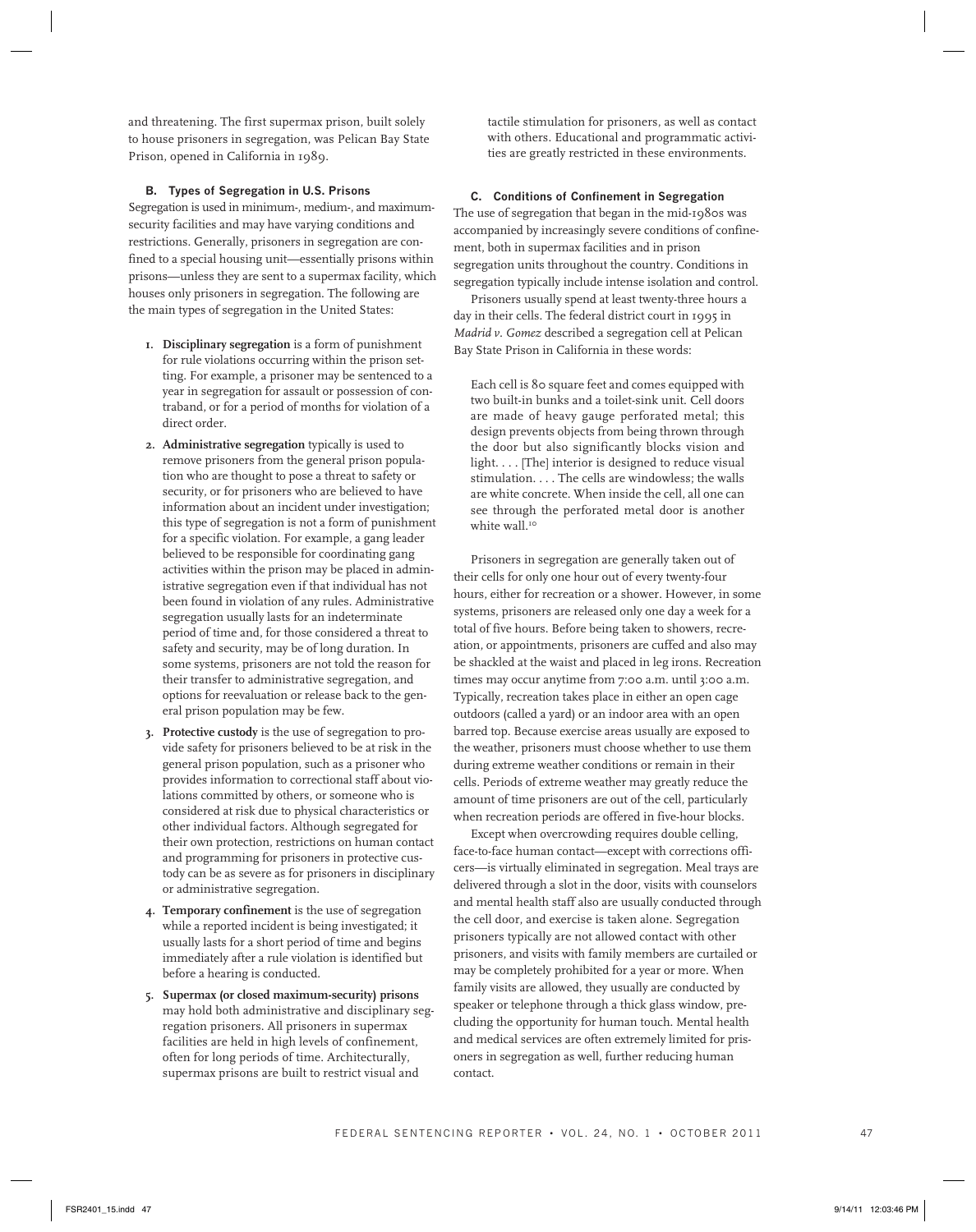#### **II. A New Way Forward**

Even with high fiscal costs and exposure to litigation related to conditions of confinement, prison officials fear that moving prisoners out of segregation will lead to violence and other serious violations. Two states—Ohio and Mississippi—have tested that concern. In the mid-2000s, Ohio and Mississippi reduced their supermax populations by 89 percent and 85 percent, respectively, while apparently decreasing violence and disruption. Mississippi went from 1,000 to 150 prisoners in segregation;<sup>11</sup> Ohio went from 800 to 90 prisoners.

Mississippi provides a particularly vivid example of multifaceted reform. In the early 1990s, reports on conditions in the Mississippi Department of Corrections' (MDOC) Parchman Unit 32 indicated that prisoners were severely isolated. The unit was filthy with excrement, and prisoners with mental illness created constant disturbances by starting fires, flooding the cells, and screaming all night.12 Officers in the unit often responded to these disturbances with force. The unit also became infested with mosquitoes in the summer, forcing prisoners to keep cell windows closed, thereby exacerbating the poor conditions. In 2005, the American Civil Liberties Union filed suit against the MDOC related to conditions in Unit 32. In response, the MDOC convened a task force to address the issues identified, in particular the assignment of prisoners to segregation.

In 2007, the MDOC voluntarily implemented the task force's recommendations. Within a year, the department successfully reclassified and moved more than three quarters of its supermax prisoners to the general prison population. Prisoners remaining in Unit 32 were allowed to eat meals together and spend several more hours out of their cells each day. The MDOC also physically transformed Unit 32 by building program and recreation areas and providing access to educational programming and mental health treatment.

Mississippi successfully implemented these changes by dramatically revising its classification system and creating more restrictive criteria for placement in administrative segregation. Specifically, the new objective classification system allowed placement in Unit 32 only for prisoners who had committed a serious infraction, were active, high-level gang members, or had prior escapes or escape attempts from a secure facility. Only the commissioner had the authority to place an individual in segregation without these criteria. In addition, the MDOC implemented a step-down program so that prisoners with mental illness could transition out of segregation; participants received intensive mental health treatment and rewards for success in the program, and special training was provided to assist officers in dealing with mentally ill prisoners. These changes not only reduced the number of people held in segregation but also were associated with an almost 70 percent decrease in prisoner-on-prisoner and prisoner-on-staff violence, and use of force by officers in the unit plummeted.<sup>13</sup>

#### **III. Vera's Segregation Reduction Project**

Inspired by the success of Ohio and Mississippi, and informed by the *Confronting Confinement* report issued by the Commission on Safety and Abuse in America's Prisons, the Vera Institute of Justice launched its Segregation Reduction Project (SRP) in 2010. The SRP seeks to safely reduce the number of prisoners held in segregation by facilitating policy changes that reassess violations qualifying a prisoner for segregation and that redefine prisoners' length of stay in segregation (especially for minor violations). The project also focuses on improving conditions of confinement in segregation and enhancing programming and support for transitions back to the general prison population. The overall goal of the SRP is to develop a national model that can be adapted for use in many jurisdictions.

To that end, Vera is currently collaborating with Illinois, Maryland, and Washington to implement the SRP in those states. Although the exact process varies depending on the specific challenges and concerns of each state corrections system, Vera staff do the following:

- conduct intensive site visits to supermax facilities and segregation units
- review policies and practices related to the use of segregation
- complete comprehensive analyses of segregated populations, violations resulting in segregation time, and new violations by prisoners moved to other levels of security
- provide data-based presentations to corrections officials about patterns in and outcomes of their use of segregation
- in consultation with corrections staff, recommend strategies to safely reduce segregation and improve conditions of confinement
- in close partnership with corrections staff, help pilot changes and track the outcomes of those changes on institutional safety and new violations over time.

### **IV. Making a Positive Change in Segregation in U.S. Prisons**

Given the current fiscal crisis, many jurisdictions now are looking for new and effective paths forward, away from reliance on this expensive form of incarceration. Especially with the current U.S. recession, states can no longer afford these unsustainable costs. Illinois—with approximately 46,000 men and women in state prisons in February 2010—provides one example of why it is important to reassess the use of segregation in the nation's prisons. Although only about 5 percent of the prison population was in segregation on any given day, more than half (56 percent) had spent some time in segregation during that prison stay. Reducing the use of segregation and improving conditions of confinement in segregation nationally will affect thousands of individuals.